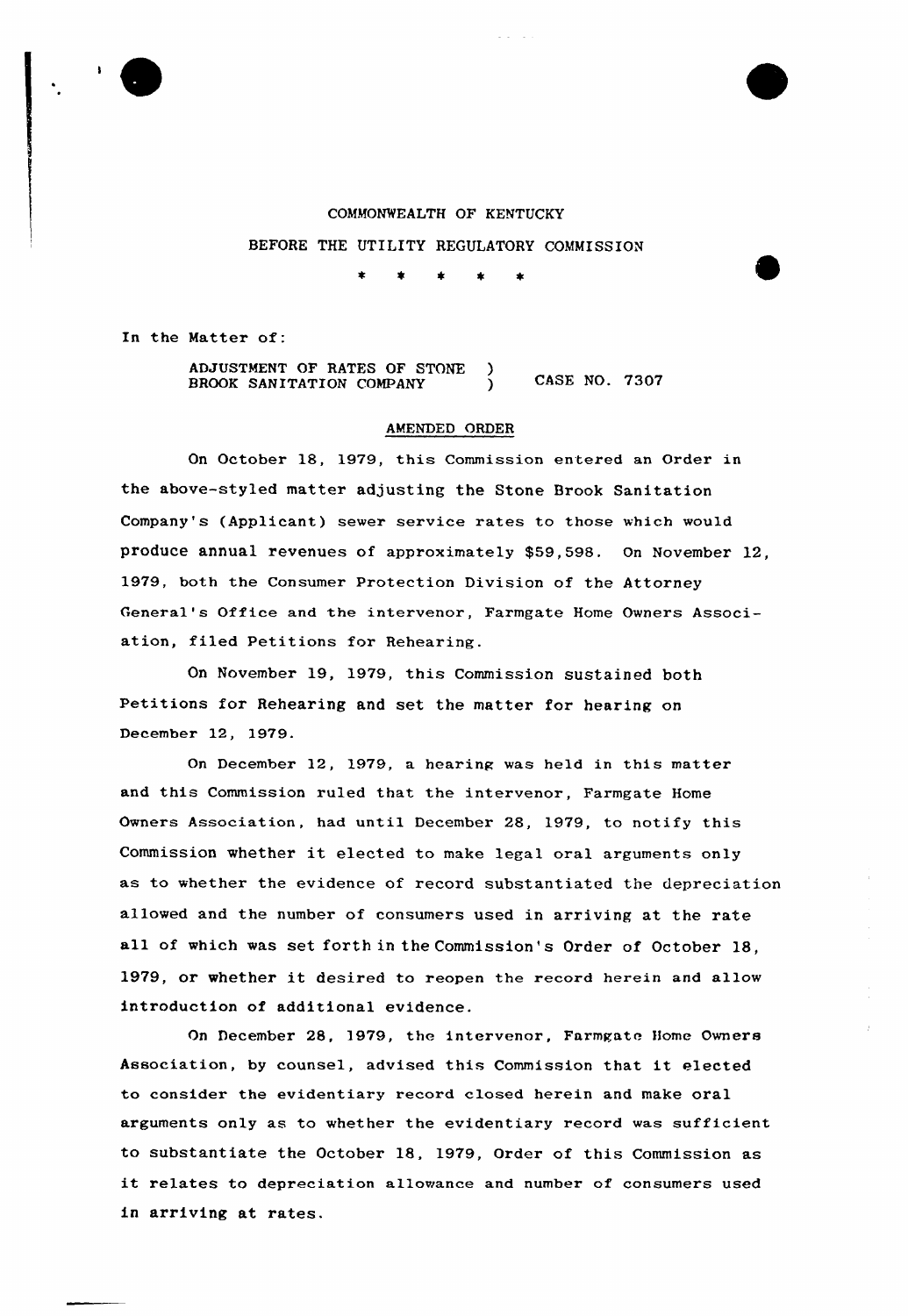



On January 14, 1980, the Applicant filed a Motion before this Commission to allow additional testimony to be heard relating to the questions raised in the Petition for Rehearing.

On January 18, 1980, this Commission by Order deferred ruling on the Applicant's Motion to allow additional testimony, until after oral arguments could be heard on January 22, 1980.

On January 22, 1980, this Commission heard oral arguments by all parties concerning whether the depreciation expense allowed and the number of consumers found by the Order of this Commission dated October 18, 1979, was substantiated by the evidence contained in the record prior to the date of said original Order.

## Findings in This Matter

This Commission, after further consideration of all Motions pending, the evidence of record herein and eral arguments presented by all parties hereto and being fully advised, is of the opinion and finds as follows:

1. That the Applicant's Motion filed herein on January 14, 1980, requesting that it be allowed to put additional testimony into the record, should be overruled,

2. That the Commission's Order herein dated October 18, 1979, should be amended to exclude finding number four (4) relating to allowance of depreciation therein, in that upon reconsideration the Commission finds there not to be evidence in the record sufficient to determine which properties of the Applicant is noncontributed property and therefore, no calculation or determination can be made to determine allowable depreciation.

3. That the Commission's Order herein dated October 18, 1979, should be amended to exclude finding number five (5) relating to the rates prescribed therein and gross annual revenues to be produced therefrom.

4. That the rate prescribed and set forth in Amended Appendix "A" attached hereto and made a part hereof, should produce gross annual revenues of approximately \$42,966 from  $385^{(1)}$  customers and is the fair, just, and reasonable rate to be charged for sewer

<sup>(1)</sup> The count of 385 customers does not include the sewage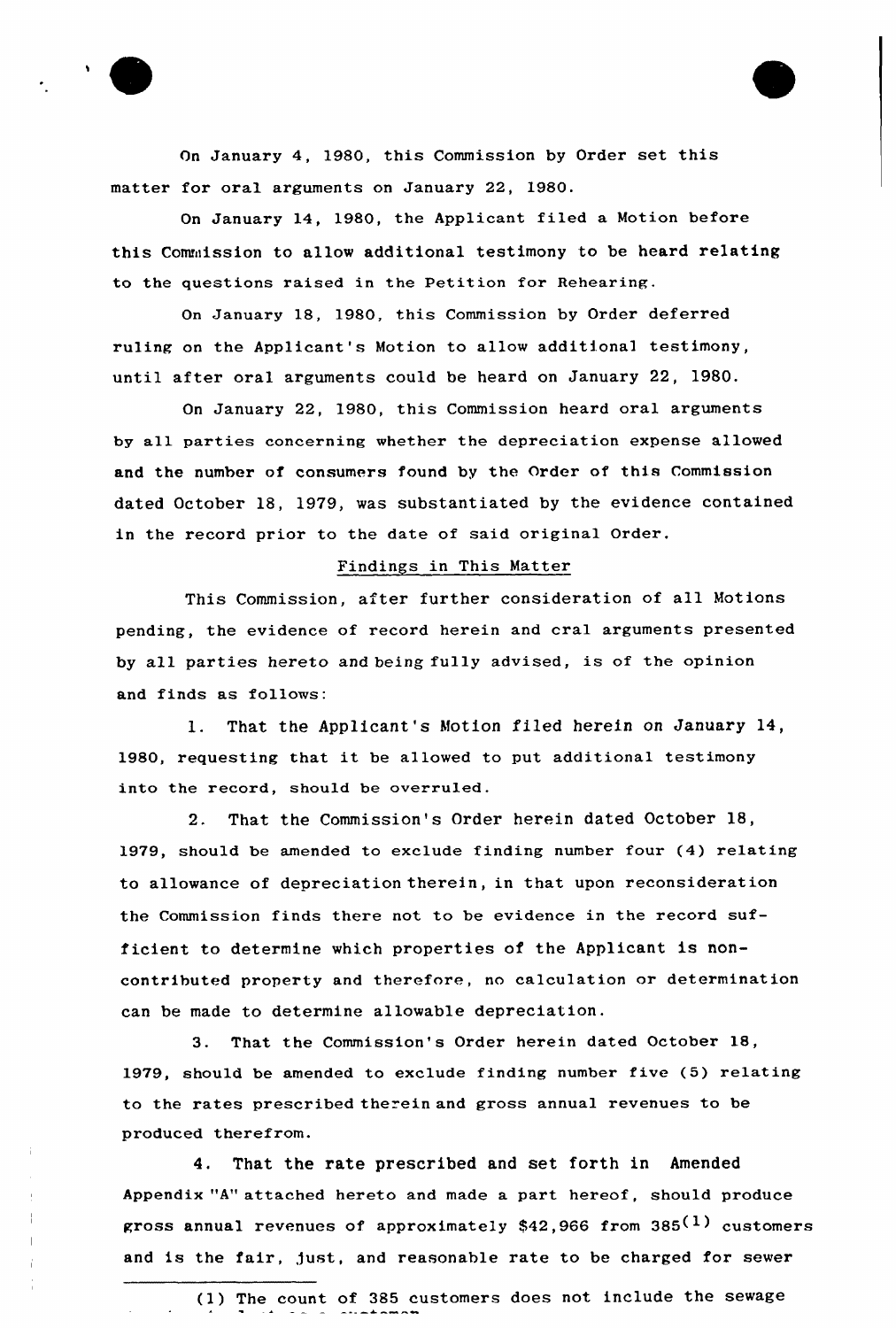

services rendered by the Applicant to customers located in the Farmgate and Shadow Creek Subdivisions and surrounding areas in Jefferson County, Kentucky.

5. That the Commission's Order herein dated October 18, 1979, should be amended to exclude finding number ten (10) relating to tabulation and proforma adjustments of revenues and expenses.

6. That this Commission, after reconsidering the tabulation of test-year and projected annual revenues and expenses submitted by the Applicant, concludes that said revenues, expenses and proforma adjustments can be summarized as shown in "Amended Appendix C", attached hereto and made a part hereof.

7. That the Applicant, by Order dated October 18, 1979, was authorized to increase its rates for services rendered on and after October 18, 1979. Further, the rate prescribed by this Order is less than the rate proposed by the Applicant and the Applicant should refund to its customers the amount collected in excess of that which would have been collected by the rate authorized by this Order. Further, that said refund should be completed within sixty (60) days of the date of this Order and a report filed by the Applicant to substantiate that said refund has been completed.

8. That all other provisions of the Commission's Order entered herein on October 18, 1979, not in conflict or contrary to the provisions of this Amended Order remain in full force and effect.

# Orders in This Matter

This Commission, on the basis of the matters hereinbefore set forth and the record of this case hereby ORDERS and finds:

1. That this Commission's Order entered October 18, 1979, shall be modified to exclude finding number four (4) relating to disallowance of depreciation expenses.

2. That the Commission's Order entered October 18, 1979 shall be modified to exclude finding number five (5) relating to gross annual revenues.

3. That Amended Appendix "A" attached hereto and made a part hereof shall supersede and replace Appendix "A" of the Commission's prior Order dated October 18, 1979.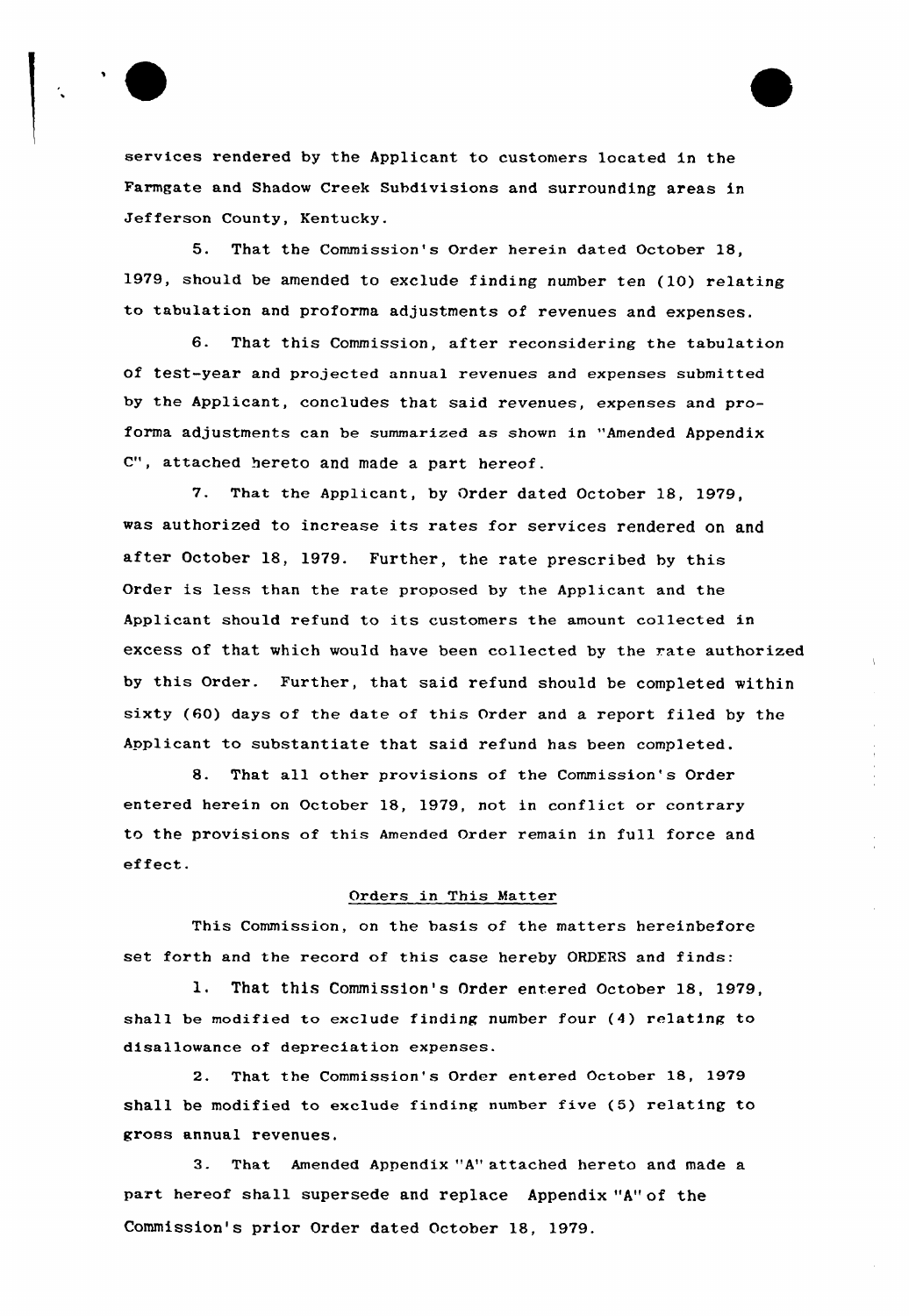4. That the Commission's Order entered herein on October 18, 1979, be modified to exclude finding number ten (10) relating to revenues, expenses and proforma adjustments summary.

5. That Amended Appendix 'C" attached hereto and made a part hereof shall supersede and replace Appendix "C"of the Commission's prior Order herein dated October 18, 1979.

6. That any funds collected by the Applicant in excess of those authorized hy this Order shall be refunded within sixty {60) days of the date of this Order and, further, that the Commission shall be notified by the Applicant as to the method and extent of the said refund, within sixty {60) days of the date of this Order.

IT IS FURTHER ORDERED that all other provisions of the Commission's Order entered October 18, 1979, in this matter not inconsistent or in conflict with the provisions of this Amended Order shall remain in full force and effect.

> Done at Frankfort, Kentucky, this 5th day of March, 1980. UTILITY REGULATORY COMMISSION

ony Ray Osken

ATTEST'.

**SECRETARY**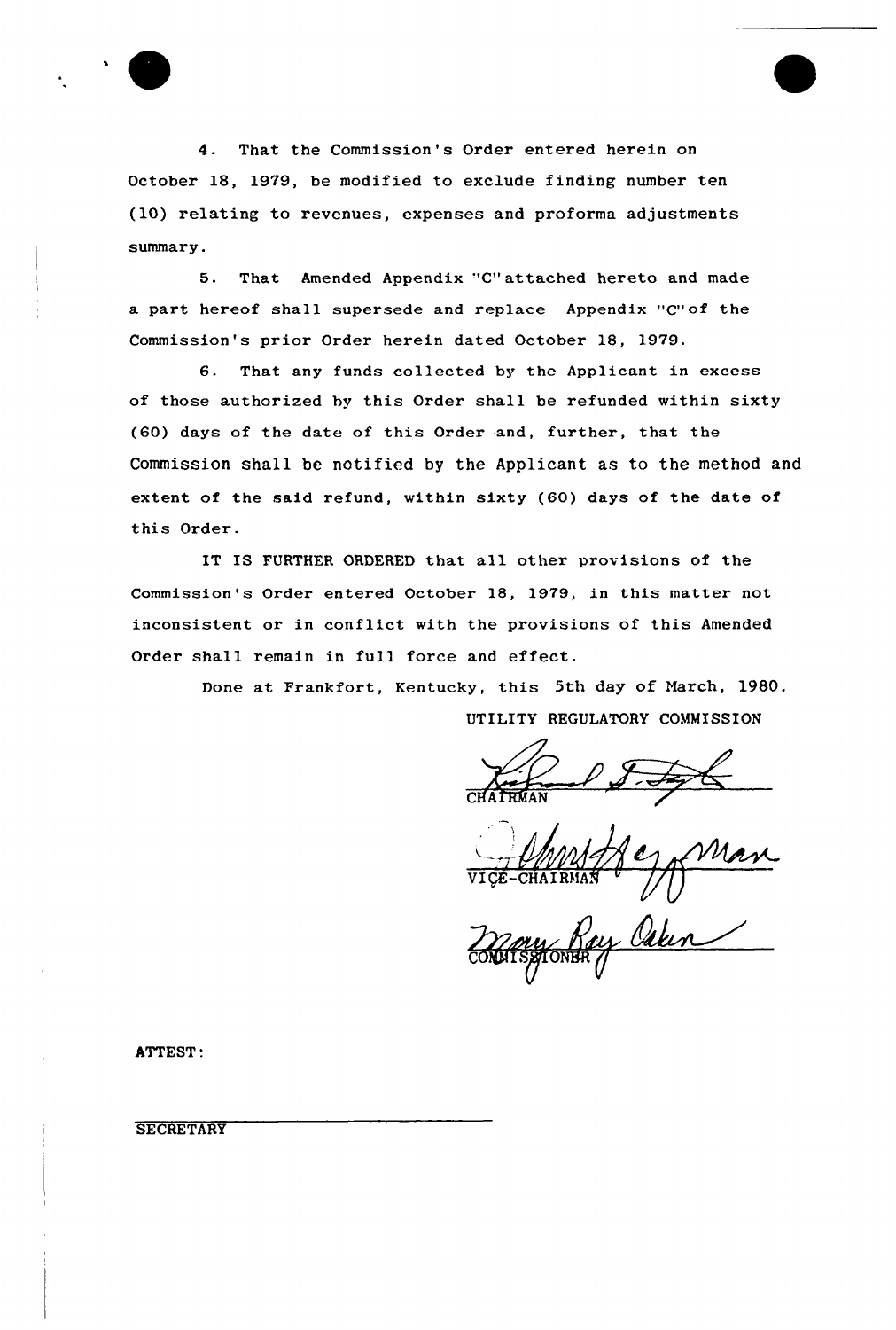### AMENDED APPENDIX "A"

## APPENDIX TO AN ORDER OF THE UTILITY REGULATORY COMMISSION IN CASE NO. 7307 DATED MARCH 5, 1980.

The following rate is prescribed for sewage disposal services rendered to all residential customers that are located in the Farmgate and Shadow Creek Subdivisions and surrounding areas of Jefferson County, Kentucky, and that are provided service by Stone Brook Sanitation Company.

Type of Service Provided Single-family residential

Monthly Rate \$9.30 per residence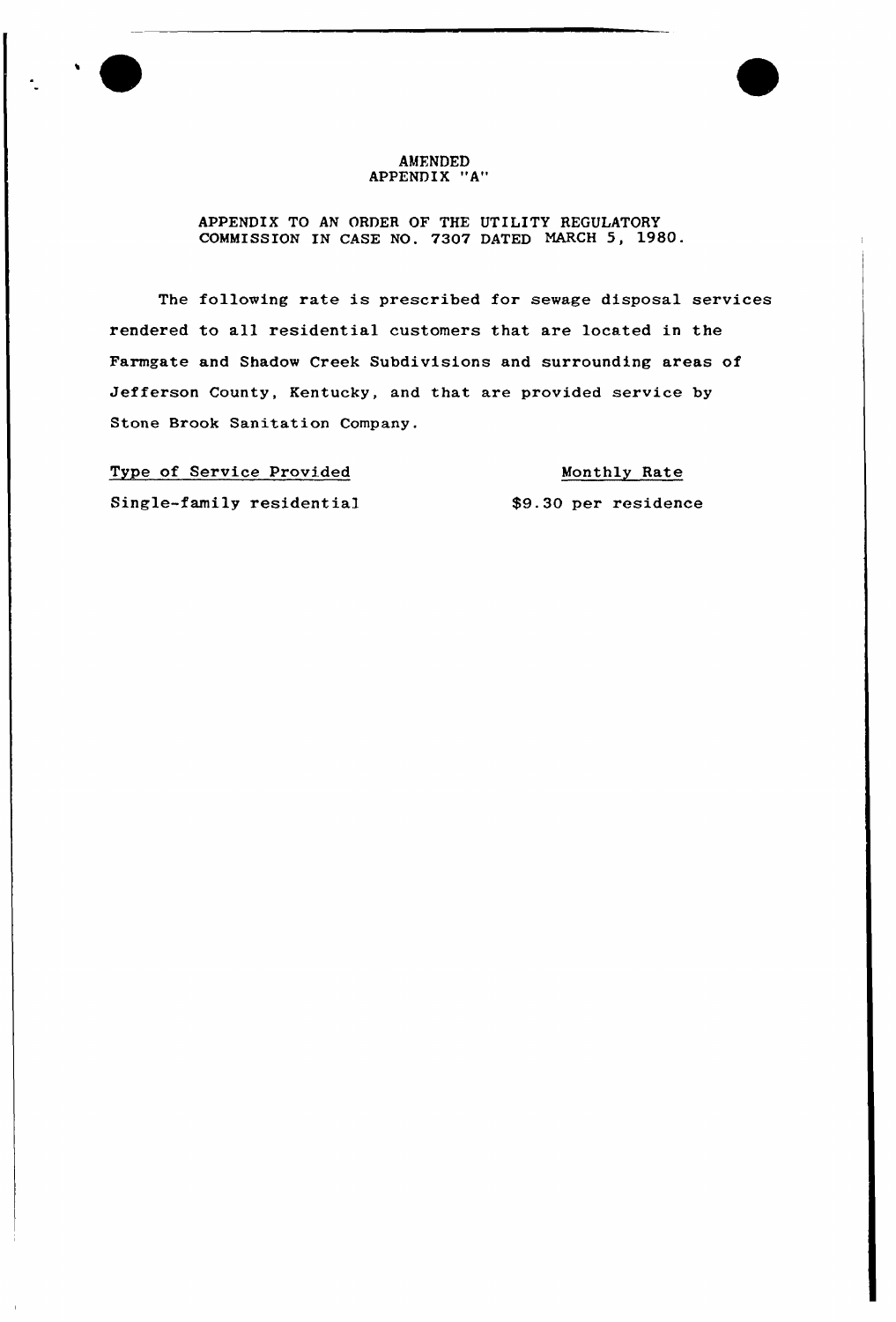

#### AMENDED

# APPENDIX "C"

Appendix to an Order of the Utility Regulatory Commission in Case No. 7307 dated March 5, 1980.

In accordance with Finding No. 6, the following tabulation is the Commission's summary of the "Test-Year" and projected annual revenues and expenses for the Applicant's 150,000 GPD plant. Service was provided to <sup>342</sup> customers during the Test-Year. Proforma pro- jections are based on providing service to <sup>385</sup> customers of Jefferson County, Kentucky.

|                              |                                                                                                                                                                                                                                                      | Actual(1)<br>Expenses<br>(Test Year)                                 | Proforma <sup>(1)</sup> Found<br>Requested                       | Proforma<br>Reasonable                                                                  |
|------------------------------|------------------------------------------------------------------------------------------------------------------------------------------------------------------------------------------------------------------------------------------------------|----------------------------------------------------------------------|------------------------------------------------------------------|-----------------------------------------------------------------------------------------|
| Revenues: (No. units served) |                                                                                                                                                                                                                                                      | (342)                                                                | (385)                                                            | (385)                                                                                   |
| $\mathbf{1}$ .<br>2.         | Service Fees<br>Other                                                                                                                                                                                                                                | \$26,444<br>$-0-$                                                    | \$69,750<br>$-0-$                                                | \$42,966<br>$-0-$                                                                       |
|                              | Total Revenues                                                                                                                                                                                                                                       | \$26,444                                                             | \$69,750                                                         | \$42,966                                                                                |
| Expenses: (No. units served) |                                                                                                                                                                                                                                                      | (342)                                                                | (385)                                                            | (385)                                                                                   |
| 1.                           | Management & Office Expenses:<br>a) Management Fee<br>b) Office Rent<br>c) Miscellaneous                                                                                                                                                             | \$<br>3,600<br>$-0-$<br>472                                          | \$<br>5,000<br>2,400<br>300                                      | $$2,400^{(2)}$$<br>1,200(3)<br>300                                                      |
| 2.                           | Billing & Collecting                                                                                                                                                                                                                                 | 992                                                                  | 1,488                                                            | 1,488                                                                                   |
| 3.                           | Sewage System Operations:<br>a) Sludge Hauling<br>b) Routine O & M (Contract)<br>c) Repairs & Maintenance<br>d) Extraordinary Repairs<br>e) Utilities - Electric<br>f) Utilities - Water<br>g) Chemical (Chlorine, etc.)<br>h) Health Department Fee | 1,050<br>1,884<br>2,412<br>$-0-$<br>5,786<br>1,558<br>- 485<br>(450) | 1,375<br>2,072<br>2,653<br>7,766<br>5,893<br>2,117<br>534<br>600 | 1,182(4)<br>1,884(5)<br>2,412(5)<br>$2,180^{(6)}$<br>5,893<br>1,830(7)<br>534(8)<br>600 |
| 4.                           | Environmental Development                                                                                                                                                                                                                            | 1,537                                                                | $-0-$                                                            | $-0-$                                                                                   |
| 5.                           | Debt Retirement                                                                                                                                                                                                                                      | $-0-$                                                                | 7,937                                                            | (9)<br>$-0-$                                                                            |
| 6.                           | Professional Services:<br>a) Legal - Annual<br>b) Legal - Rate Case (3 year<br>Amortization)<br>c) Accounting - Annual<br>d) Accounting - Rate Case                                                                                                  | 1,022<br>$-0-$<br>1,925                                              | 100<br>300<br>1,000                                              | 100<br>300(10)<br>1,000                                                                 |
|                              | (3 yr. Amortization)<br>e) Engineering - Annual<br>f) Engineering - Rate Case                                                                                                                                                                        | $-0-$<br>1,260<br>$-0-$                                              | 733<br>1,000<br>84                                               | 733(10)<br>1,000<br>84(10)                                                              |
| 7.                           | Interest on Long-Term Debt                                                                                                                                                                                                                           | 10,636                                                               | 10,636                                                           | 10,636                                                                                  |
| 8.                           | Taxes<br>a) Property<br>b) Income - (Fed., State, Local)                                                                                                                                                                                             | (300)<br>$-0-$                                                       | 280<br>5,888                                                     | 280<br>1,315(11)                                                                        |
| 9.                           | Insurance                                                                                                                                                                                                                                            | 501                                                                  | 944                                                              | $501^{(12)}$                                                                            |
|                              | Total Expenses<br>Net Income (Loss)                                                                                                                                                                                                                  | \$34,370<br>(7, 926)                                                 | \$61,100<br>8,650                                                | \$37,852<br>5,114                                                                       |